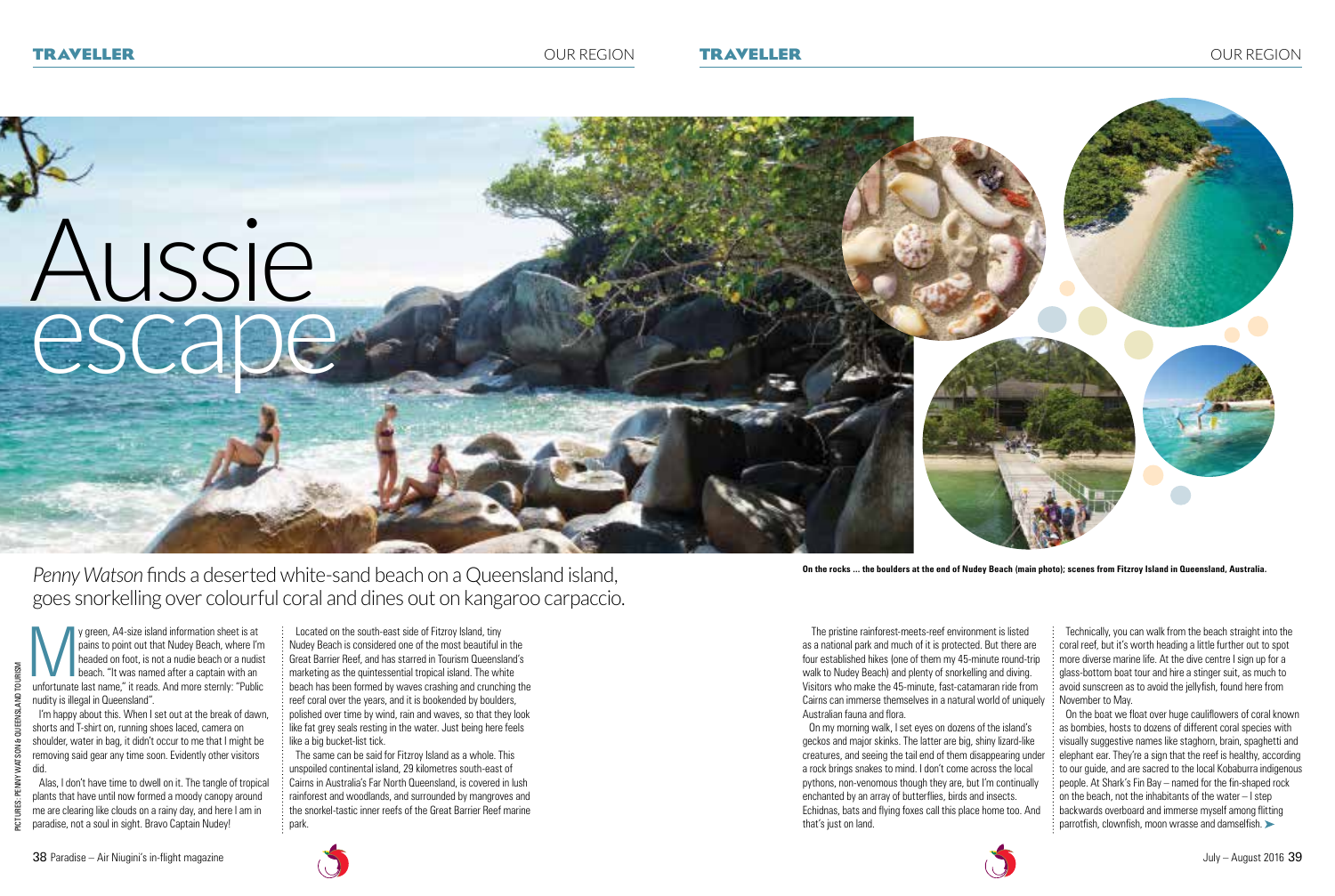Aussie escape

**The first white man to spot Fitzroy Island was Captain James Cook in 1770. He named it after Augustus Fitzroy, who was the British Prime Minister when Cook's ship, the** *Endeavour***, set sail. It has had various incarnations over the years as a quarantine zone (after an outbreak of smallpox in Asia), a mission for indigenous Australians, a military base during World War 2 and a lighthouse station.** 

Sitting at Foxy's Bar & Grill in the evening, the sun going down and a cool beer in hand, it feels strangely like an Asian beach destination.

Visitors who make the 45-minute, fastcatamaran ride from Cairns can immerse themselves in a natural world of uniquely Australian fauna and flora.







Daytrips are popular, but the resort, on the sheltered western side of the island, makes an overnighter almost essential. Close your mind to the 80s décor in the selfcontained apartments and instead look through cockatoocrowded trees to the water. There's also a pool, cinema and massage therapist on demand.

## **Link to British PM**

### **traveller** OUR REGION

#### Aussie escape

A blue-spotted stingray shuffles out of the sand below me and jellyfish float by in a dream-like reverie.

Heading back to shore, we stop at white rock, so-called because a yearly flock of migrating Asian terns have bleached it with their poo. This is the spot to see the local turtles, "big ones, like in the Nemo movie", says our guide. "Turtles like deep areas to swim, then shallow areas to eat algae, so the reef is the ideal habitat". We drift slowly, peering through the bottom of the boat, and then, up ahead, we spot the shell of a green sea turtle, bobbing on the water.

There's another way to get up close to these magical creatures. Fitzroy Island is home to a Turtle Rehabilitation Centre, and an afternoon visit is essential. It's a simple set-up, a shed with above-ground, circular swimming pools, but it's practical for treating turtles that have had propellers run over them or ingested plastic bags. Sadly, these are common occurrences, but the turtles look well cared for. Our tour guide feeds them lettuce leaves and we are warned not to put our fingers over the edge. Turtles bite!







### **traveller** OUR REGION